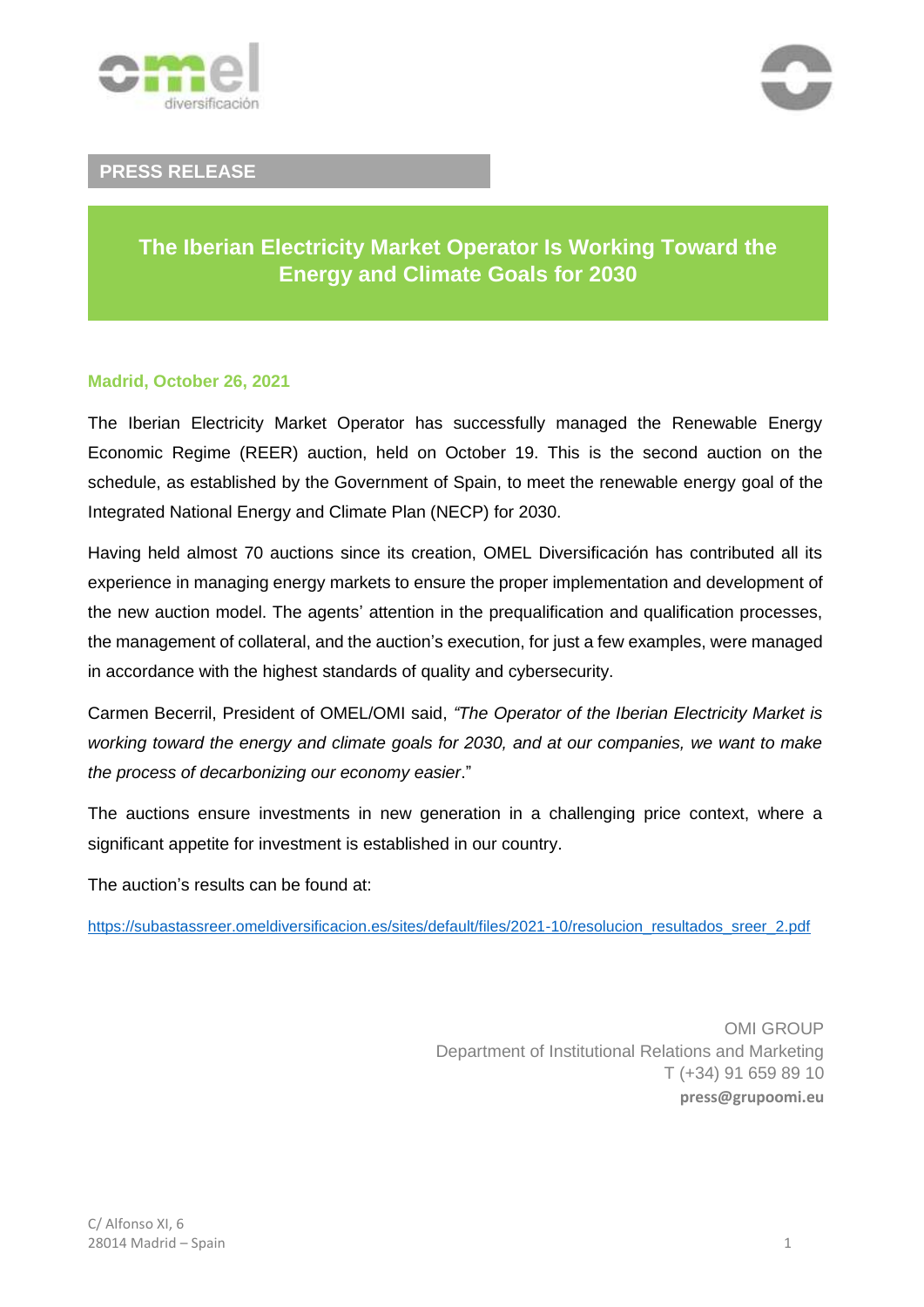



# **ADDITIONAL INFORMATION**

#### **Power auctioned**

A total of 3,300 MW were auctioned. Of that, 600 MW was for photovoltaic and wind facilities with accelerated availability; 700 MW were reserved for photovoltaic technology, 1,500 MW for wind technology, and another 300 MW for corresponding photovoltaic technology for facilities with locally-distributed generation.

#### **Number of agents and allocated power**

A total of 61 agents participated, submitting bids for a total of 5,100 MW, exceeding the auctioned power 1.5 times over.

Following the auction, a capacity of 3,124 MW was awarded to 26 agents; 866 MW of that capacity is for photovoltaic technology, and 2,258 MW is for wind technology. In addition, 21.95 MW was awarded to photovoltaic technology with accelerated availability, and 5.75 MW was for photovoltaic generation projects with local distribution.

### **Price resulting from the auction**

The winning agents will collect the price offered under a *"pay as bid"* model for 12 years.

The approximate prices for each technology are shown below. They're calculated using a weighted average of the volume of power awarded at the different prices. The minimum and maximum prices at which some of the lots of each technology were awarded are also shown.

| <b>Technologies</b> | <b>Weighted average</b><br>price €/MWh | <b>Minimum price</b><br>awarded €/MWh | <b>Maximum price</b><br>awarded €/MWh |
|---------------------|----------------------------------------|---------------------------------------|---------------------------------------|
| <b>Photovoltaic</b> | 31.65                                  | 24.4                                  | 34.9                                  |
| <b>Wind</b>         | 30.18                                  | 27.9                                  | 36.68                                 |

#### **Next steps**

The auction's successful bidders have a period of two months to request registration on REER's electronic registry in an advance allocation status. Once that registration takes place, they will have a period of 6 months to identify the facilities and 12 months to prove that they have administrative authorization to construct said facilities. The successful bidders will also have to present a value chain plan.